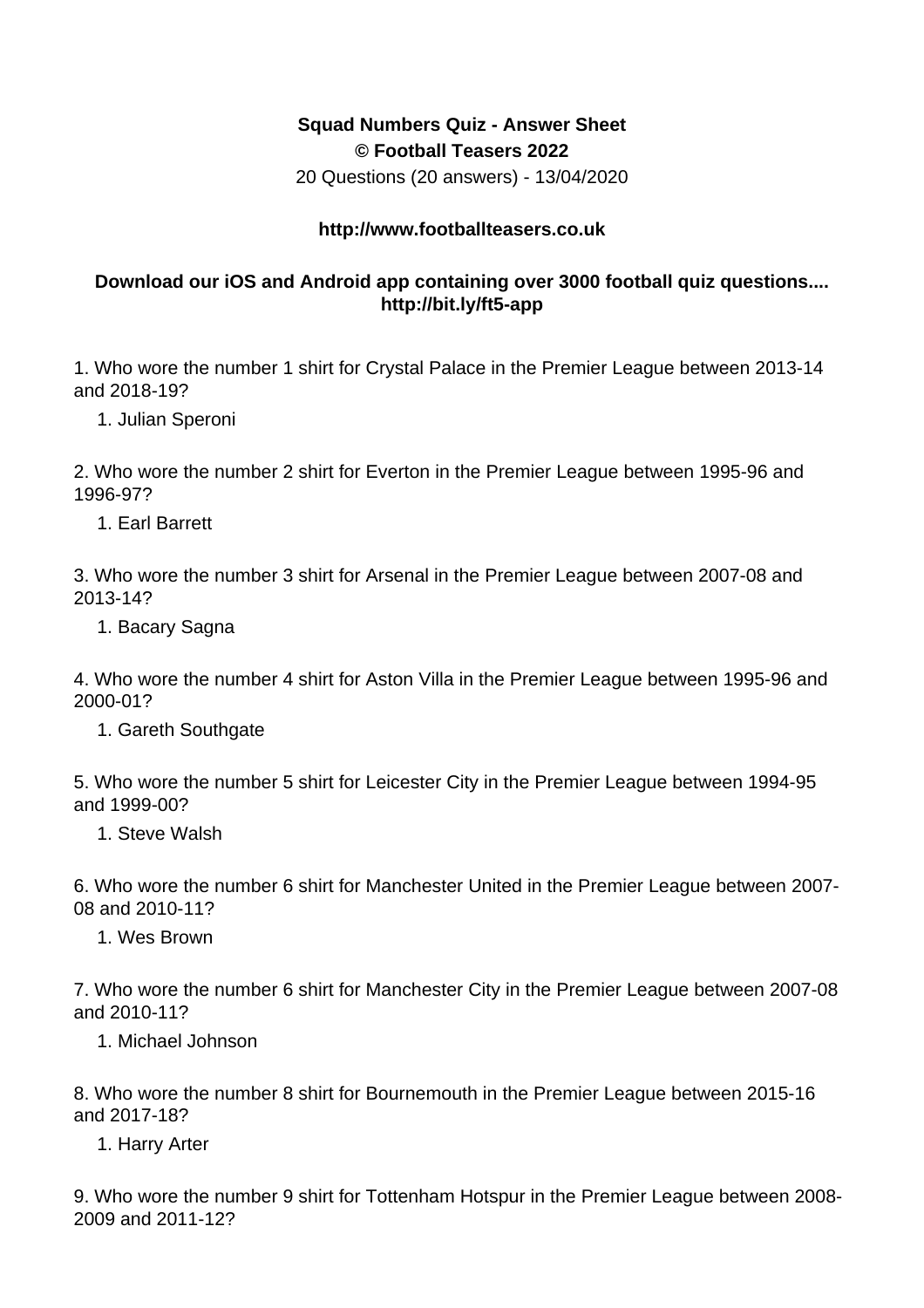1. Roman Pavlyuchenko

10. Who wore the number 10 shirt for West Ham United in the Premier League between 1998- 99 and 2002-03?

1. Paolo Di Canio

11. Who wore the number 11 shirt for Newcastle United in the Premier League between 1997- 98 and 2003-04?

1. Gary Speed

12. Who wore the number 12 shirt for Arsenal in the Premier League between 2012-13 and 2016-17?

1. Olivier Giroud

13. Who wore the number 13 shirt for Manchester City in the Premier League between 2010- 11 and 2013-14?

1. Aleksandar Kolarov

14. Who wore the number 14 shirt for Everton in the Premier League between 2012-13 and 2014-15?

1. Steven Naismith

15. Who wore the number 15 shirt for Newcastle United in the Premier League between 1995- 96 and 1997-98?

1. Shaka Hislop

16. Who wore the number 16 shirt for Liverpool in the Premier League between 1993-94 and 1997-98?

1. Michael Thomas

17. Who wore the number 17 shirt for Chelsea in the Premier League between 1998-99 and 2000-01?

1. Emmanuel Petit

18. Who wore the number 18 shirt for Watford in the Premier League between 2017-18 and 2019-20?

1. Andre Grey

19. Who wore the number 19 shirt for Manchester United in the Premier League between 1998-99 and 2001-02?

1. Dwight Yorke

20. Who wore the number 20 shirt for Liverpool in the Premier League between 1993-94 and